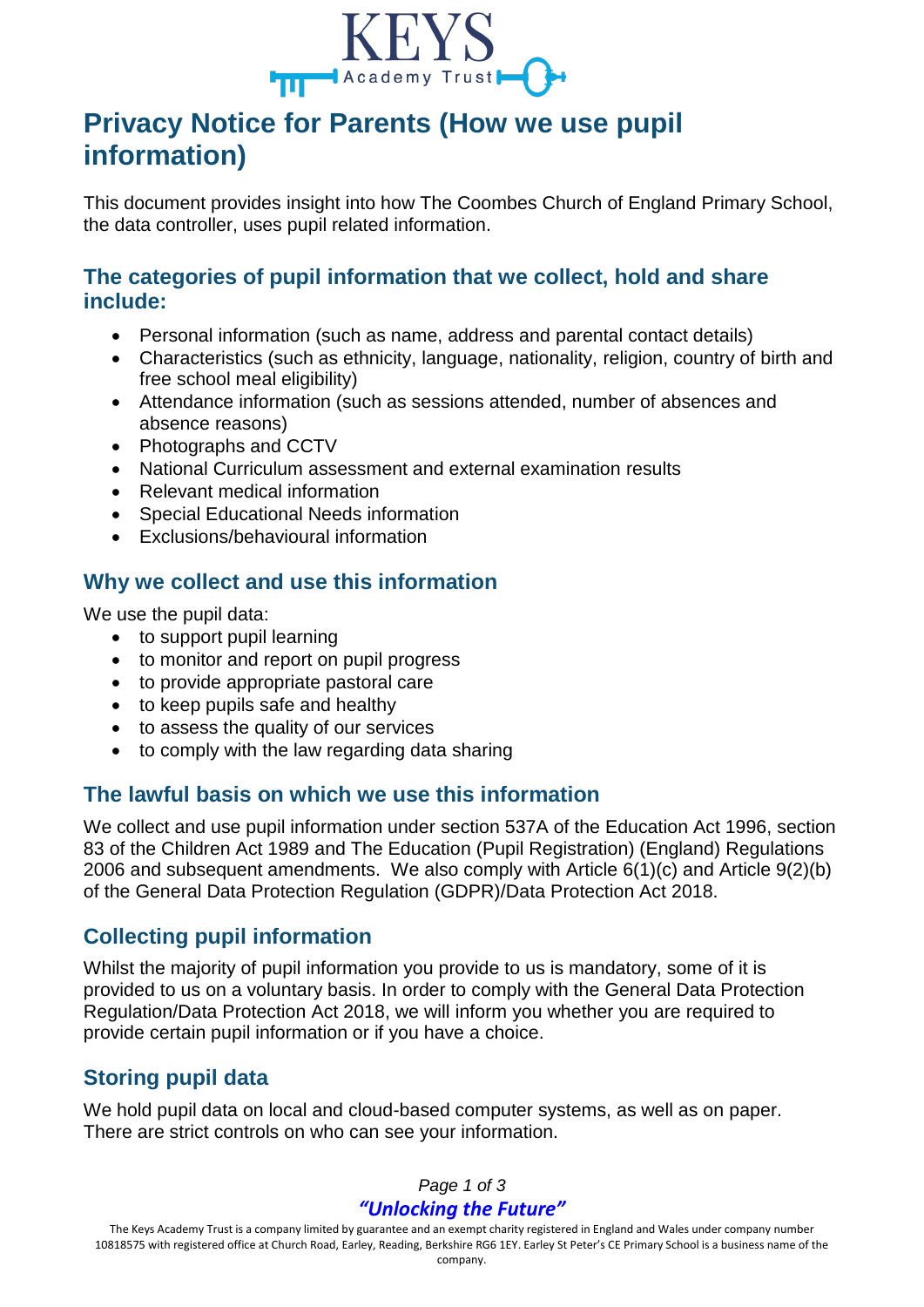

We hold your education records securely until you change school. Your records will then be transferred to your new school, where they will be retained until you reach the age of 25, after which they are securely destroyed.

#### **Who we share pupil information with**

We routinely share pupil information with:

- schools that pupils attend after leaving us
- our Local Authority
- the Department for Education (DfE)
- services that support teaching, learning, assessment, safeguarding and school management
- catering services
- parental communications services
- payment system providers
- health services
- academy trusts

## **Why we share pupil information**

We do not share information about our pupils with anyone without consent unless the law and our policies allow us to do so.

We share pupils' data with the Department for Education (DfE) on a statutory basis. This data sharing underpins school funding and educational attainment policy and monitoring.

We are required to share information about our pupils with the DfE under regulation 5 of The Education (Information About Individual Pupils) (England) Regulations 2013.

## **Data collection requirements**

To find out more about the data collection requirements placed on us by the Department for Education (for example, via the school census) go to [https://www.gov.uk/education/data](https://www.gov.uk/education/data-collection-and-censuses-for-schools)[collection-and-censuses-for-schools.](https://www.gov.uk/education/data-collection-and-censuses-for-schools)

## **The National Pupil Database (NPD)**

The NPD is owned and managed by the Department for Education and contains information about pupils in schools in England. It provides invaluable evidence on educational performance to inform independent research, as well as studies commissioned by the Department. It is held in electronic format for statistical purposes. This information is securely collected from a range of sources including schools, local authorities and awarding bodies.

We are required by law, to provide information about our pupils to the DfE as part of statutory data collections such as the school census and early years' census. Some of this information is then stored in the NPD. The law that allows this is the Education (Information About Individual Pupils) (England) Regulations 2013. To find out more about the NPD, go to [https://www.gov.uk/government/publications/national-pupil-database-user-guide-and](https://www.gov.uk/government/publications/national-pupil-database-user-guide-and-supporting-information)[supporting-information.](https://www.gov.uk/government/publications/national-pupil-database-user-guide-and-supporting-information)